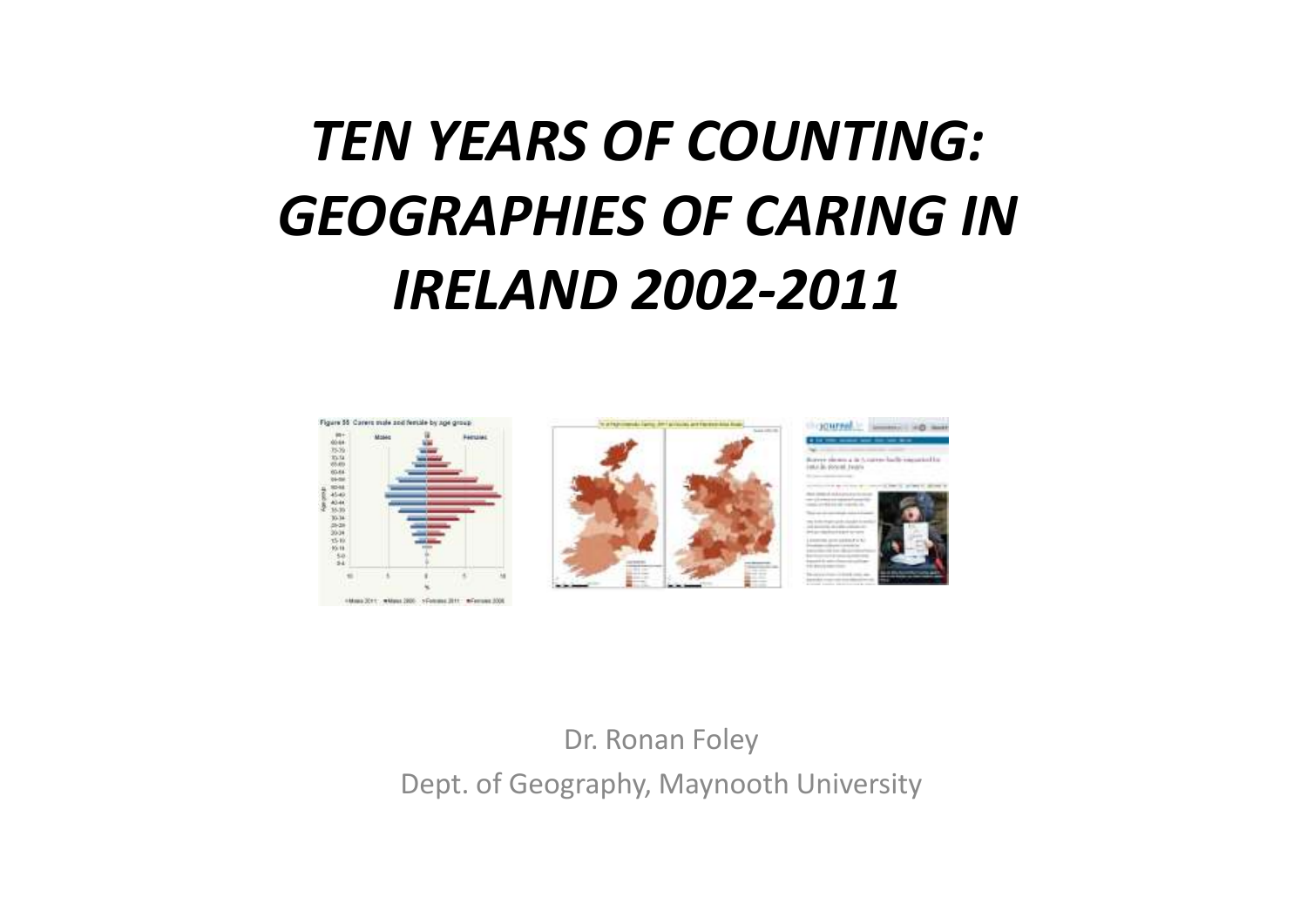# Context-Outline

- Three periods of enumeration of carers
- From prosperity to austerity
- Headline data and spatial variations
- New geographies
- Open Mapping and Visualisation
- Patterns for Policy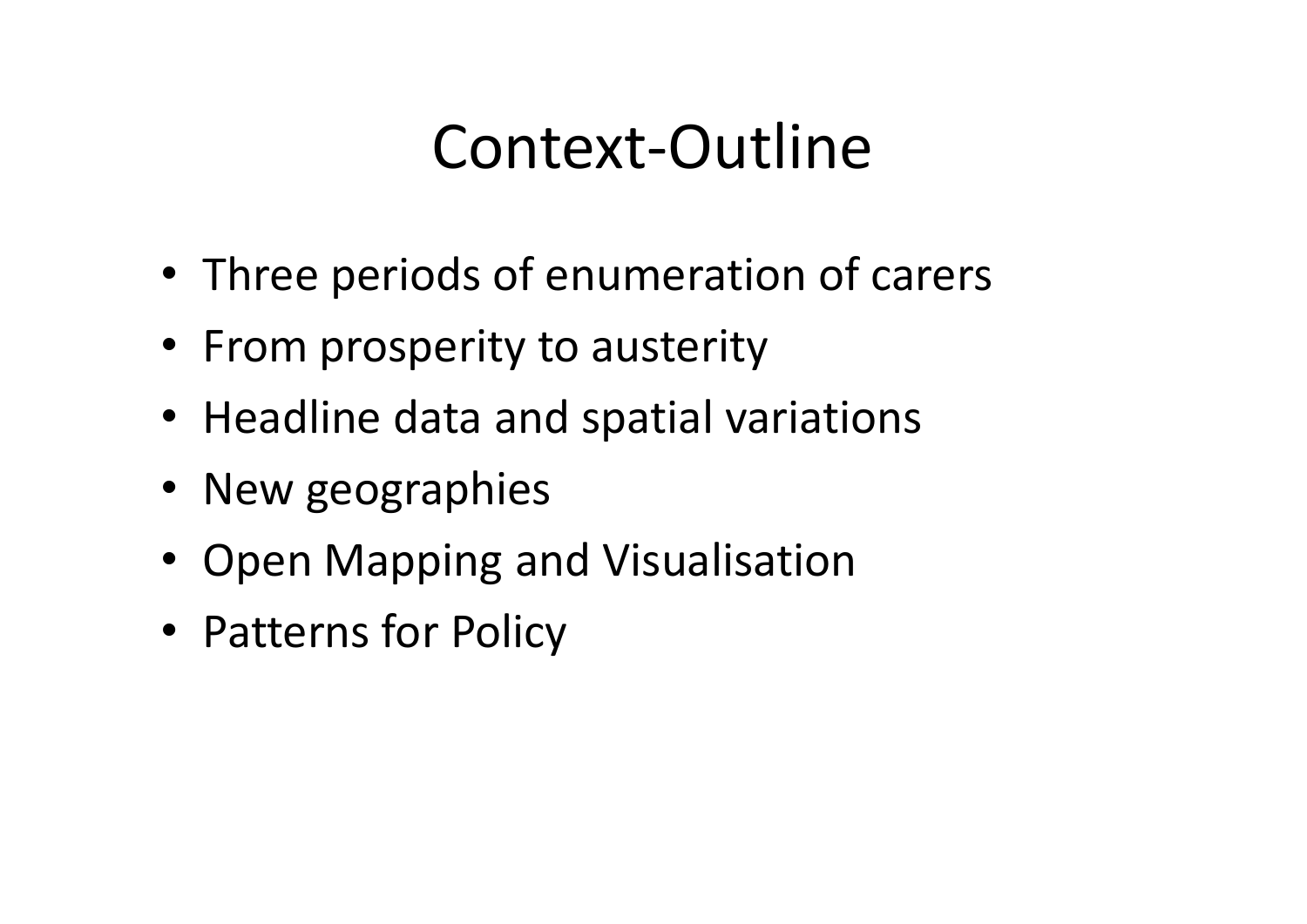### Data

- CSO data for 2002, 2006 and 2011
- Different geographical units: LA, LEA, ED, SA
- Comparative data from NI/UK
- Associated census variables and derived data
- Numbers (Absolute/Relative/LQs) and Maps

to old age.

dires sing

Yes, 1-14 hours a week



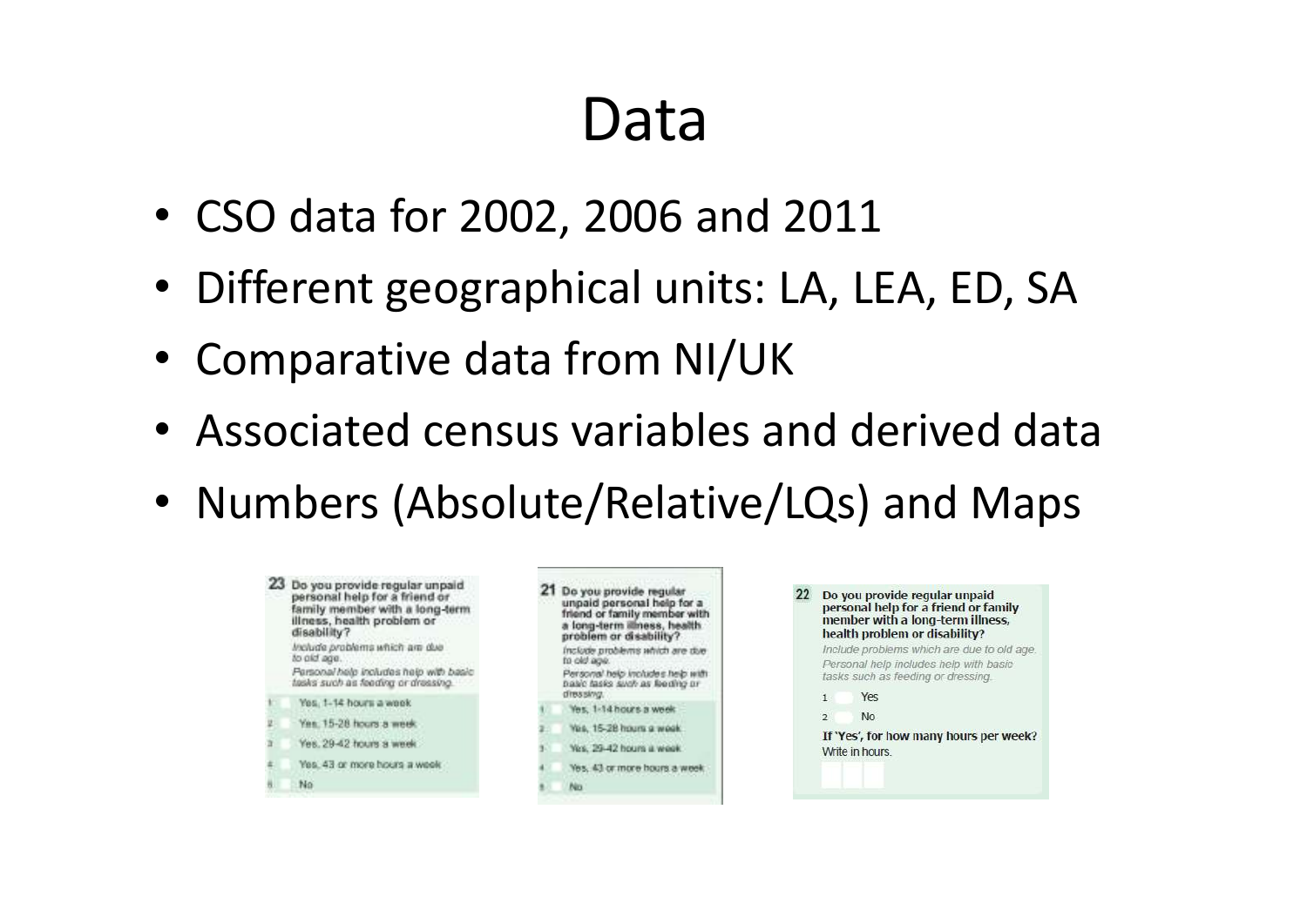### Changes 2001/2-2011

| <b>DATE</b>                              | 2001          | 2011          | 2002          | 2006          | 2011          | $2011*$       |
|------------------------------------------|---------------|---------------|---------------|---------------|---------------|---------------|
| <b>SOURCE</b>                            | <b>Census</b> | <b>Census</b> | <b>Census</b> | <b>Census</b> | <b>Census</b> | <b>Census</b> |
|                                          | ENG-WAL       | ENG-WAL       | IRL           | IRL           | IRL           | IRL           |
| Total number of Carers                   | 4,877,060     | 5,800,246     | 148,754       | 160,917       | 187,112       | 187,112       |
| Number of Low Intensity Carers           | 3,347,531     | 3,665,072     | 84,862        | 93,363        | 80,891        | 92,131        |
| Number of Medium Intensity Carers        | 530,797       | 775,189       | 23,366        | 17,093        | 29,255        | 33,321        |
| Number of High/Max Intensity Carers      | 998,732       | 1,359,985     | 40,526        | 50,461        | 54,121        | 61,660        |
| % of All Carers (aged 15+)               | 9.9%          | 10.3%         | 4.8%          | 4.8%          | 4.1%          |               |
| % Low Intensity Carers (as proportion of |               |               |               |               |               |               |
| all carers)                              | 68.6%         | 63.2%         | 57.0%         | 58.0%         | 49.2%         |               |
| % Medium Intensity Carers (as            |               |               |               |               |               |               |
| proportion of all carers)                | 10.9%         | 13.4%         | 15.7%         | 10.6%         | 17.8%         |               |
| % High/Max Intensity Carers (as          |               |               |               |               |               |               |
| proportion of all carers)                | 20.5%         | 23.4%         | 27.2%         | 31.4%         | 33.0%         |               |
| Increase from previous Census            |               | 18.9%         |               | 8.2%          | 16.3%         |               |
|                                          |               |               |               |               |               | $*22k$ plus   |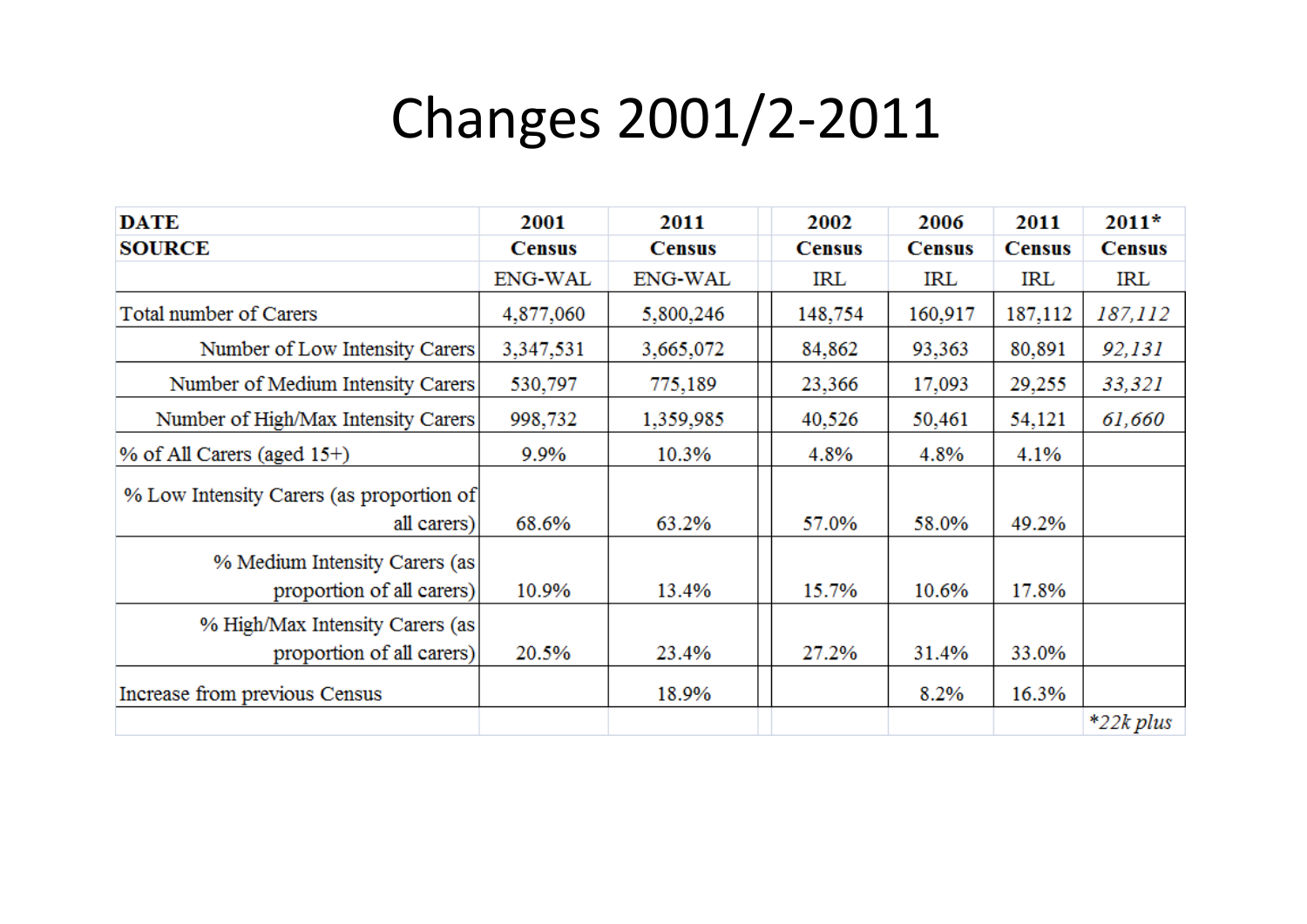#### National Level

Figure 7 Proportion of carers by age group and sex, 2002







Figure 56 Percentage change in carers 2006-2011





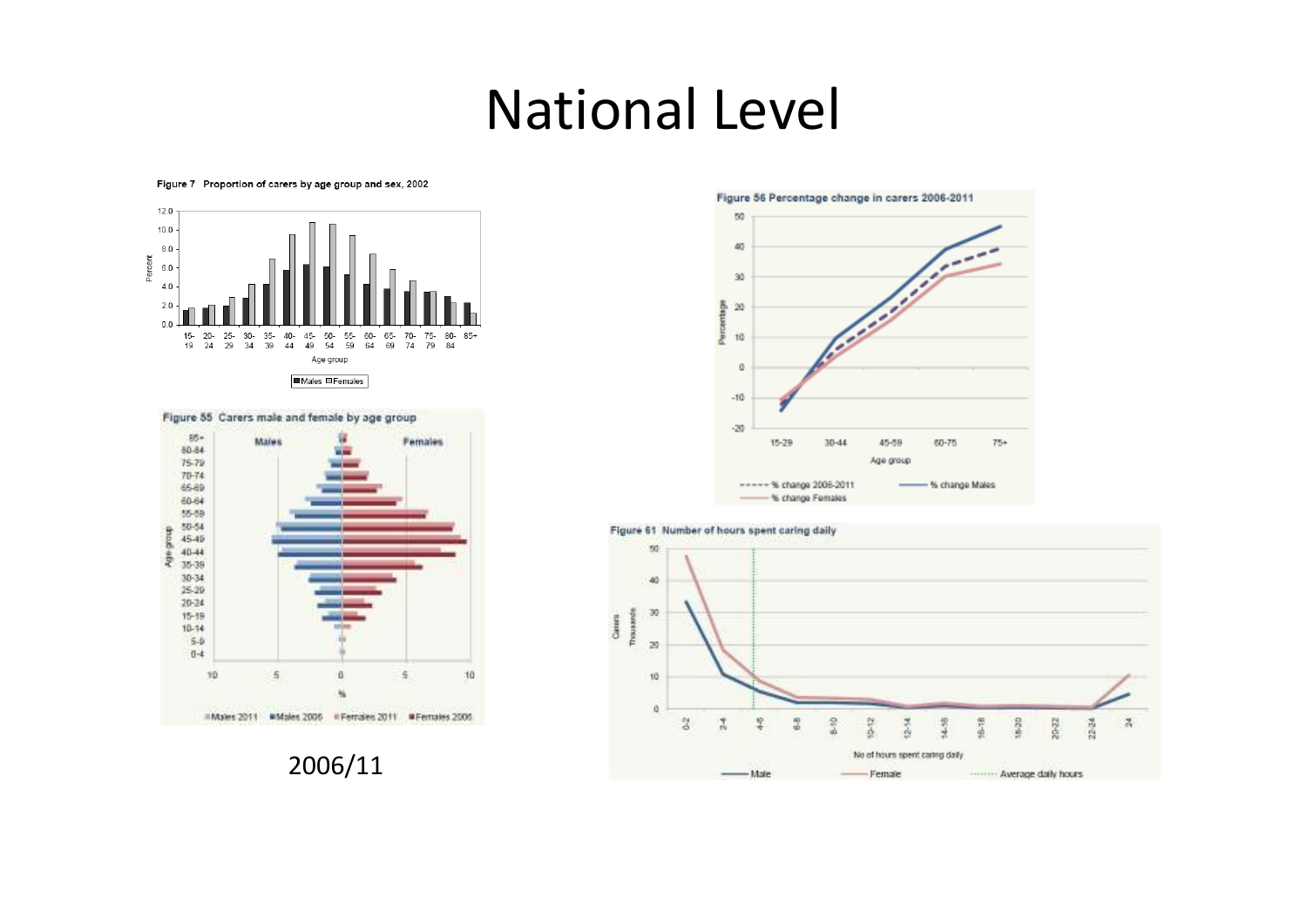#### National Caring Patterns

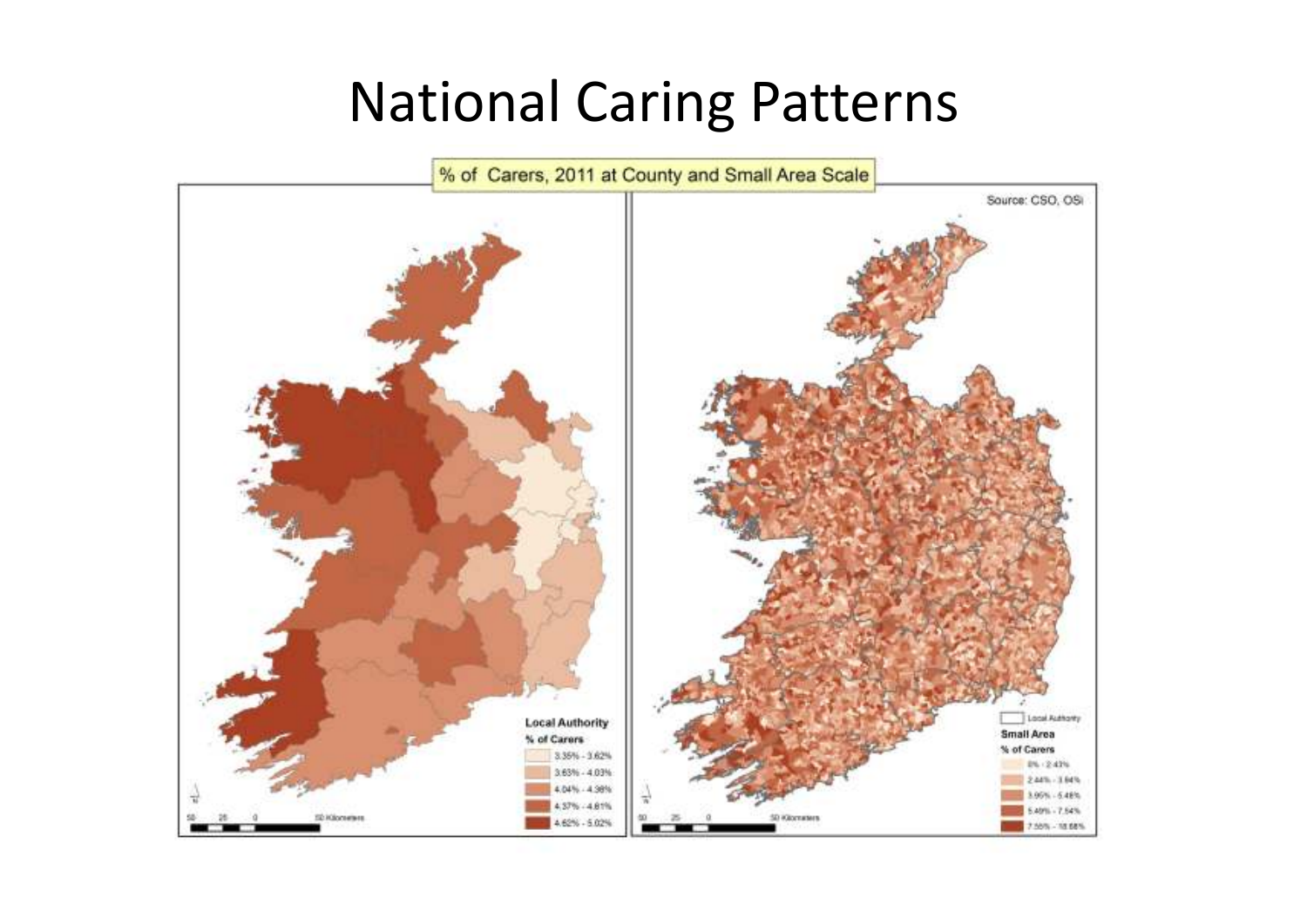### Local Authority/Electoral Area Level

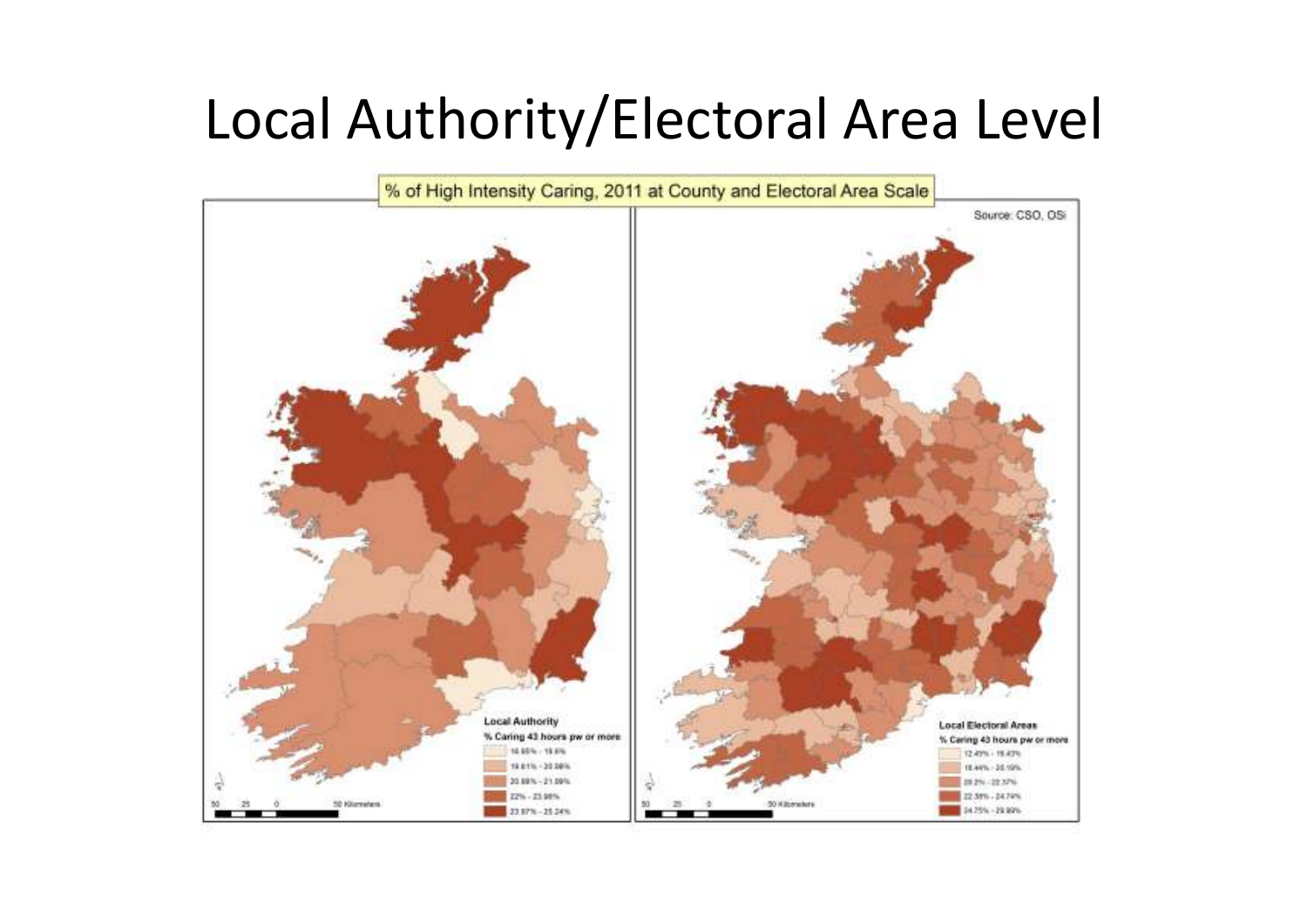# Electoral Division/Small Area Level

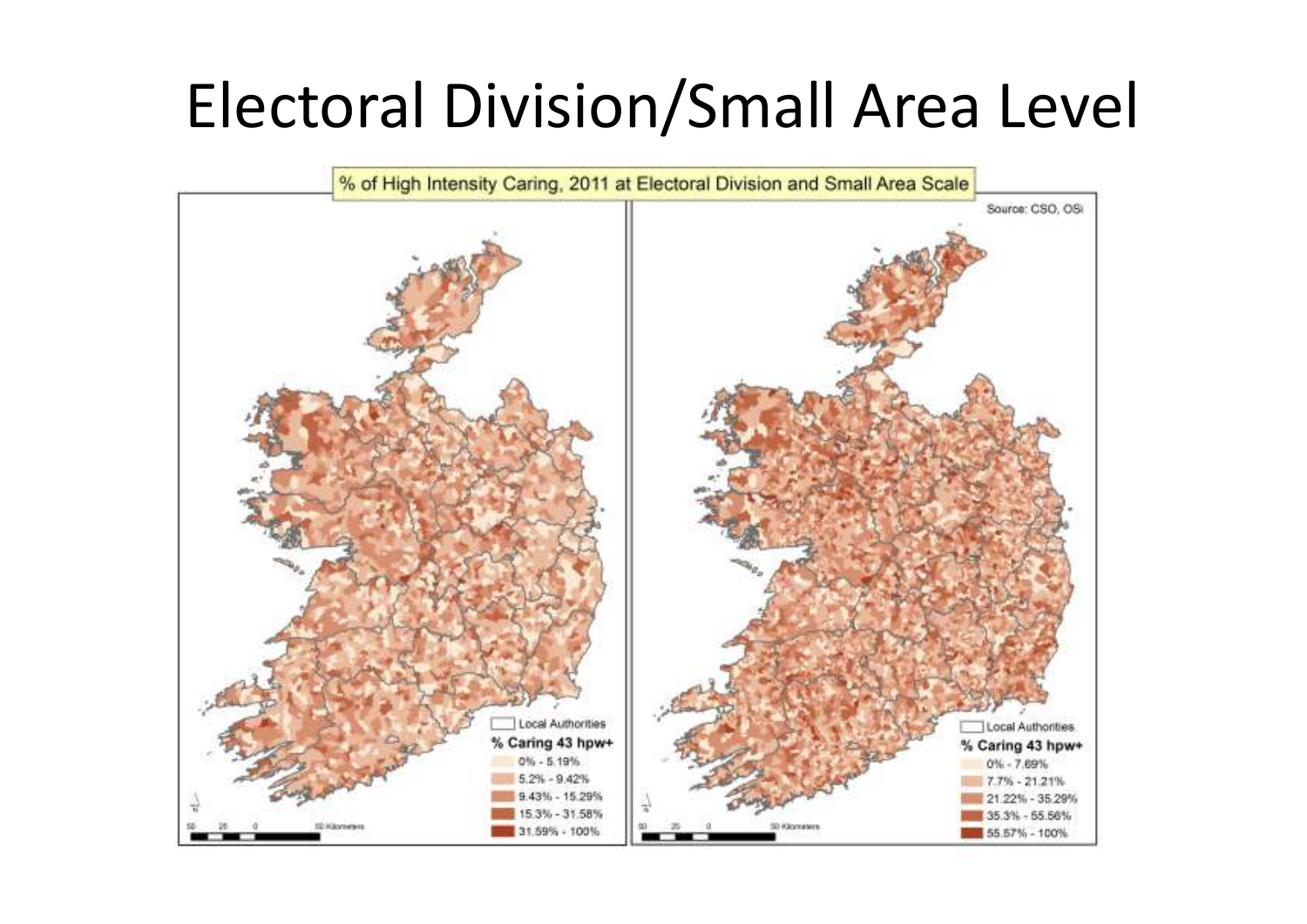### Changes 2006-11, All + Max Intensity



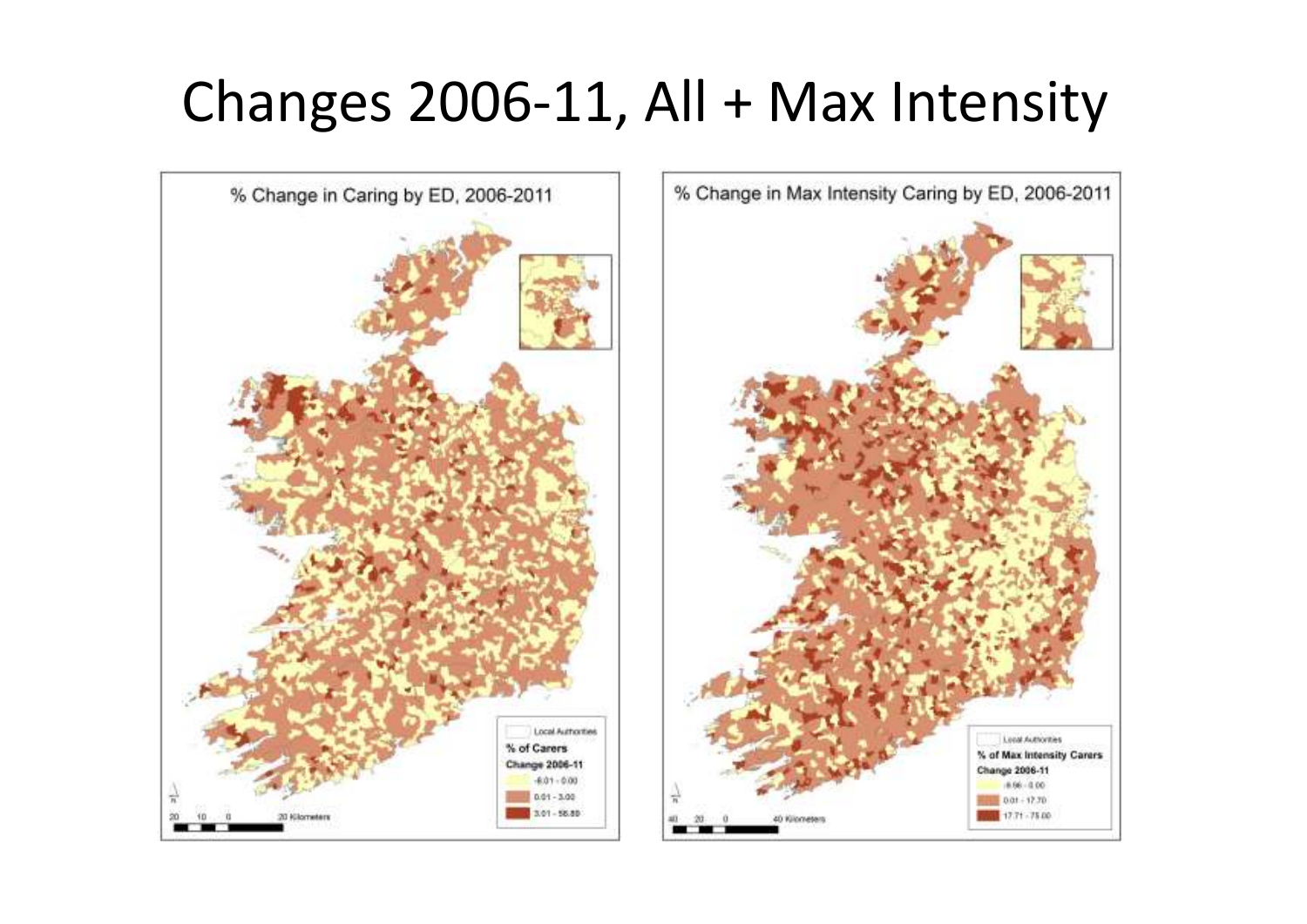#### Mapping 'Not Stated'(ED level)

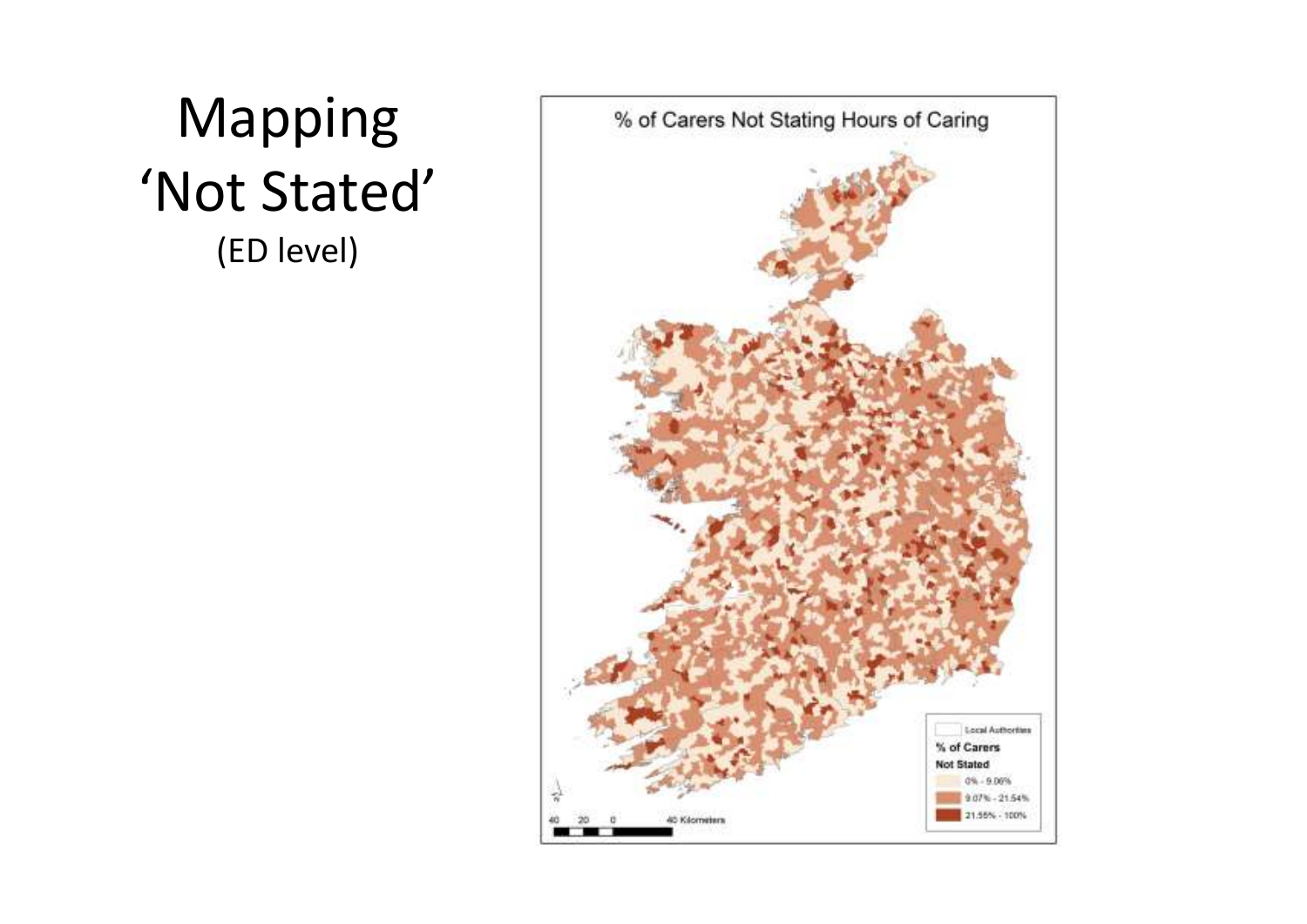# AIRO –Public Maps



http://airo.maynoothuniversity.ie/external-content/all-island-atlas-0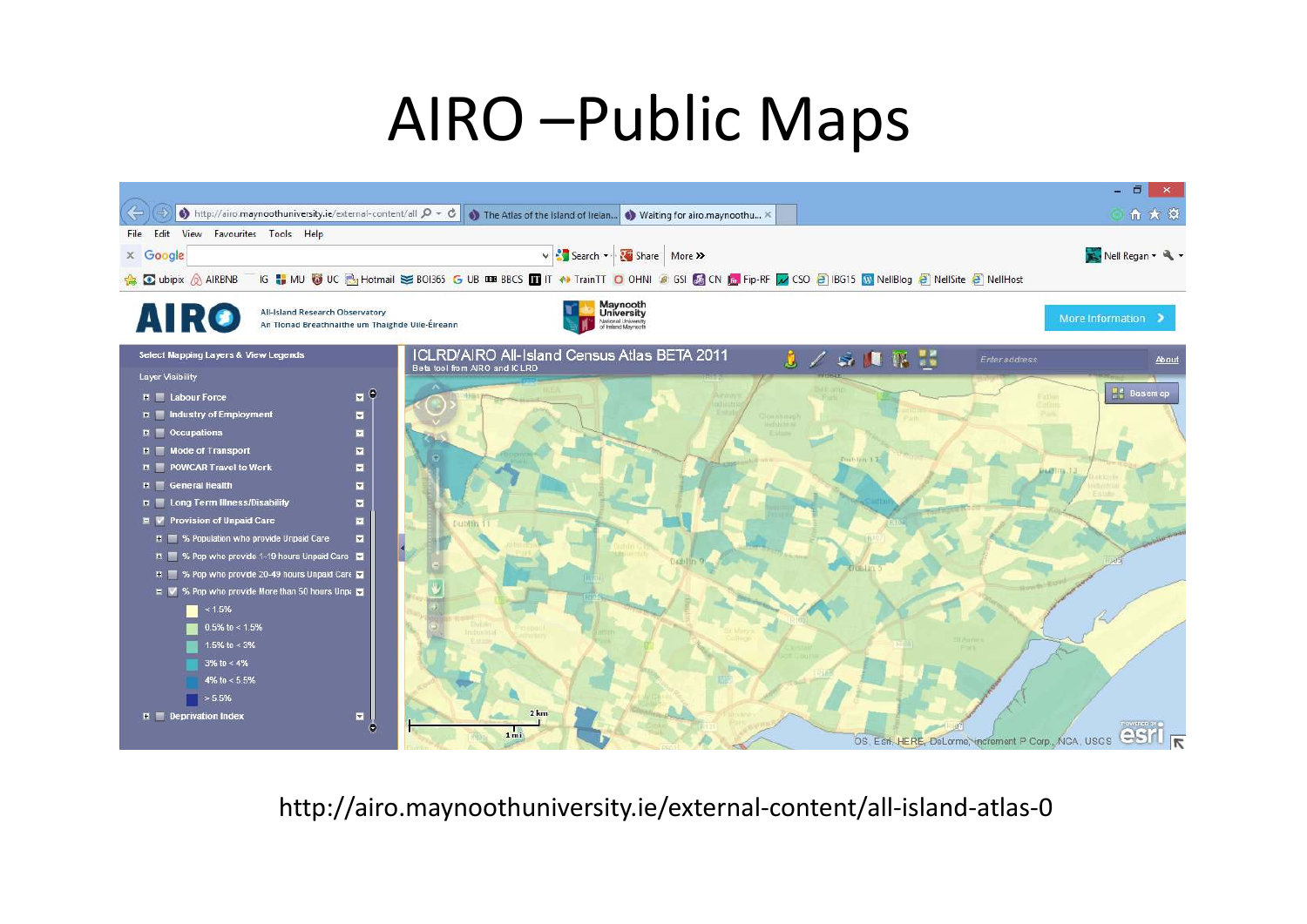### AIRO County Profiles

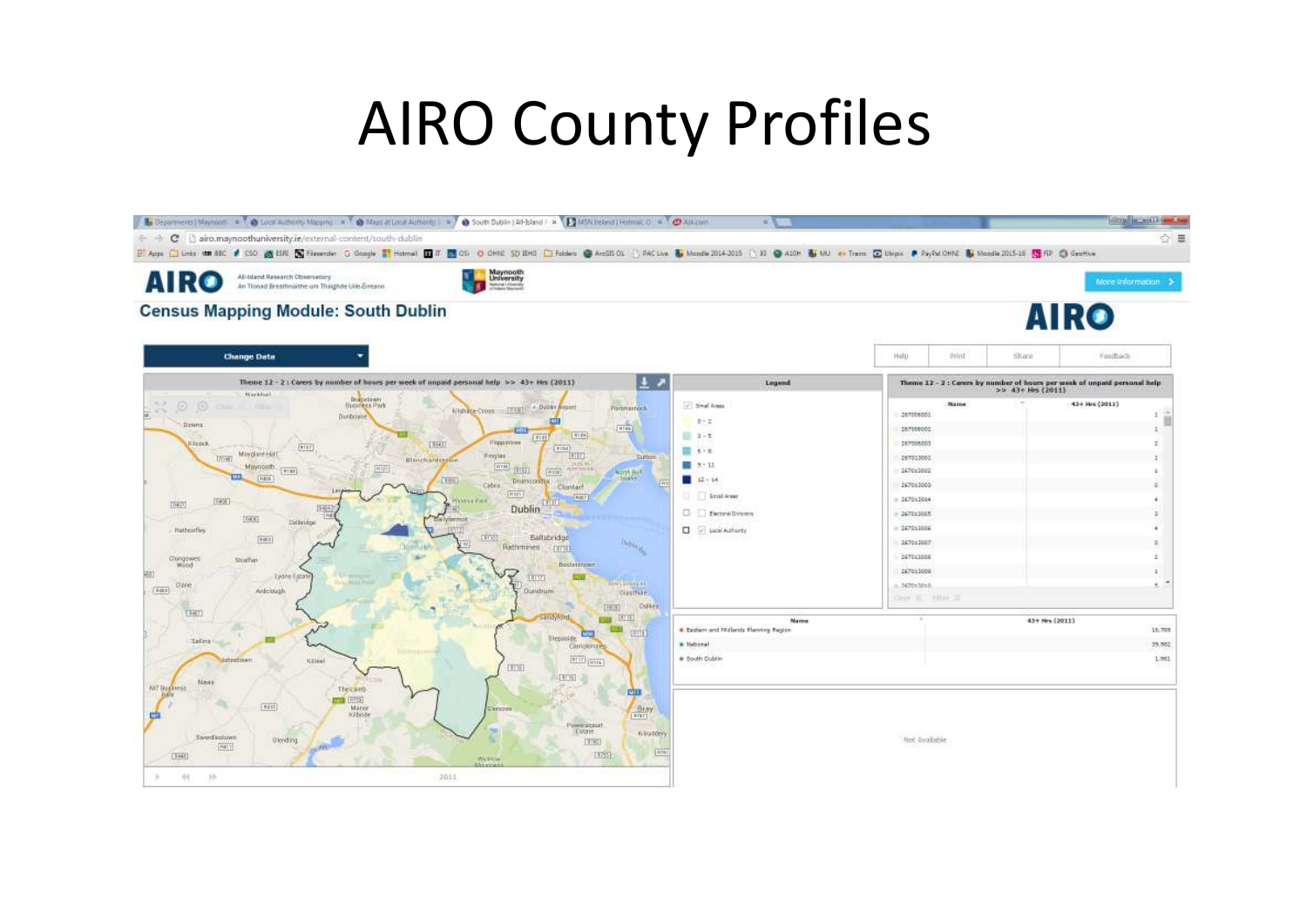#### All-Ireland Atlas: % Caring 50hpw+

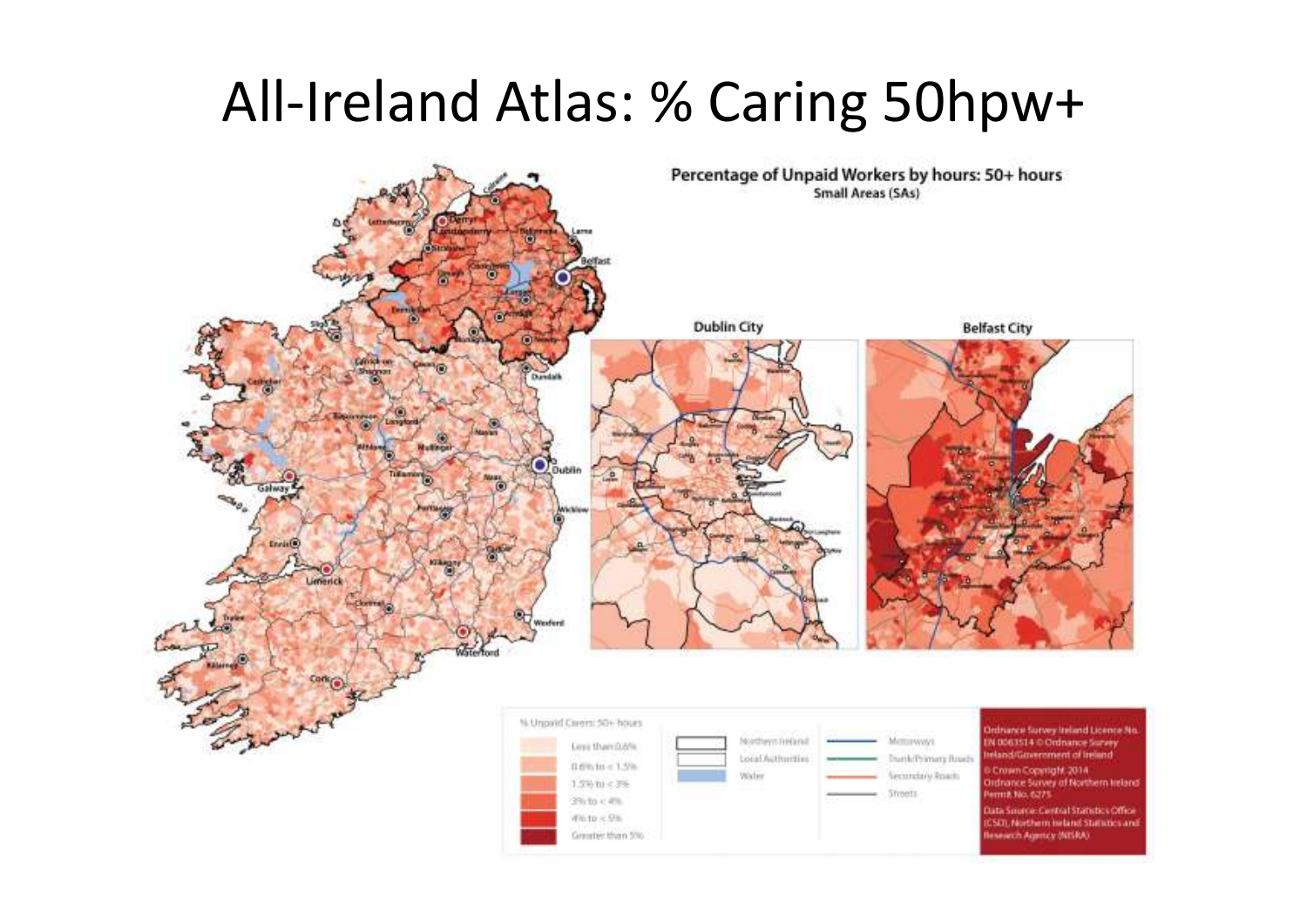# Explaining Geographies of Caring

- *Age and Gender*
- *Social Class/Unemployment*
- Deprivation
- Health Status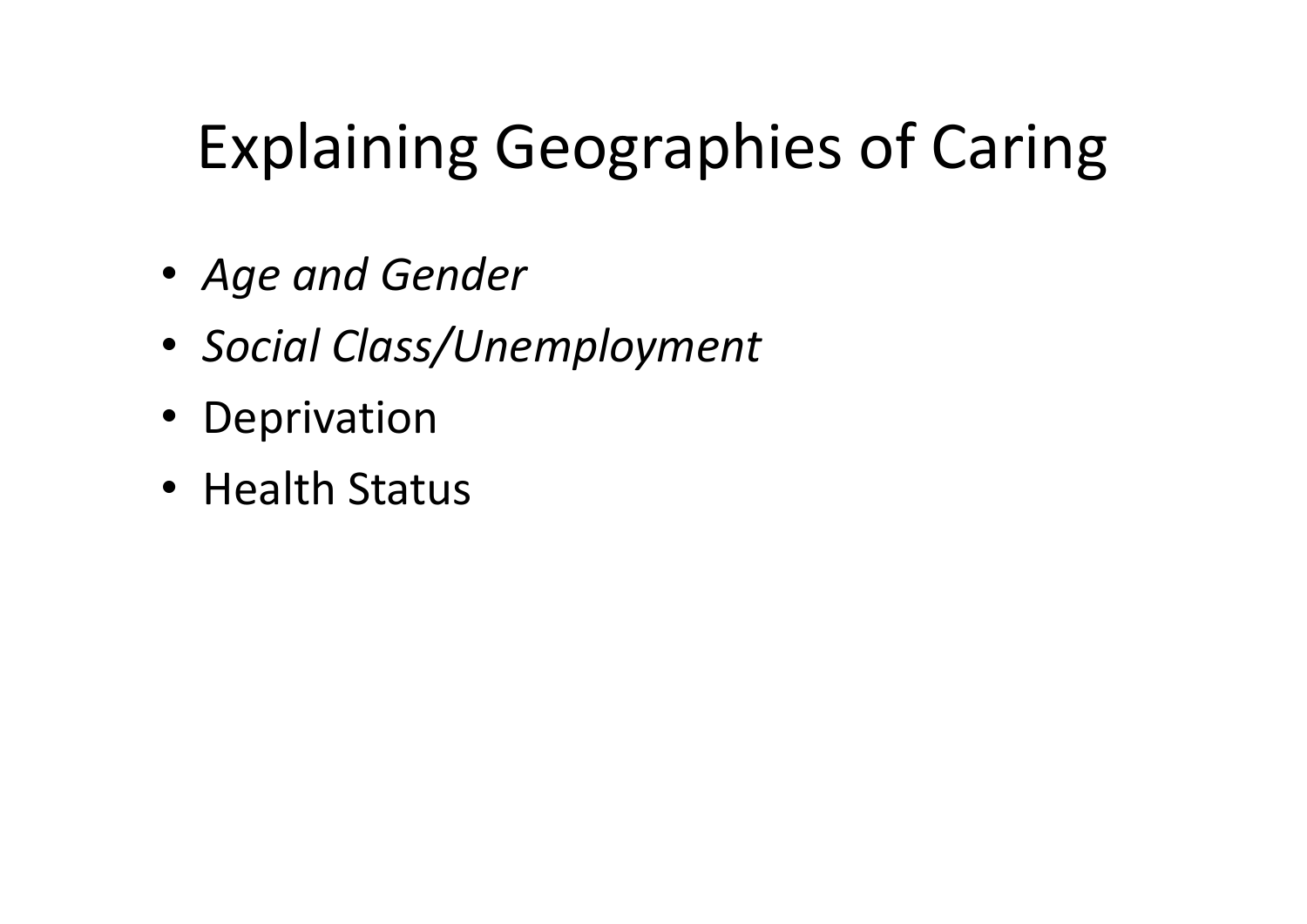### Caring and Deprivation

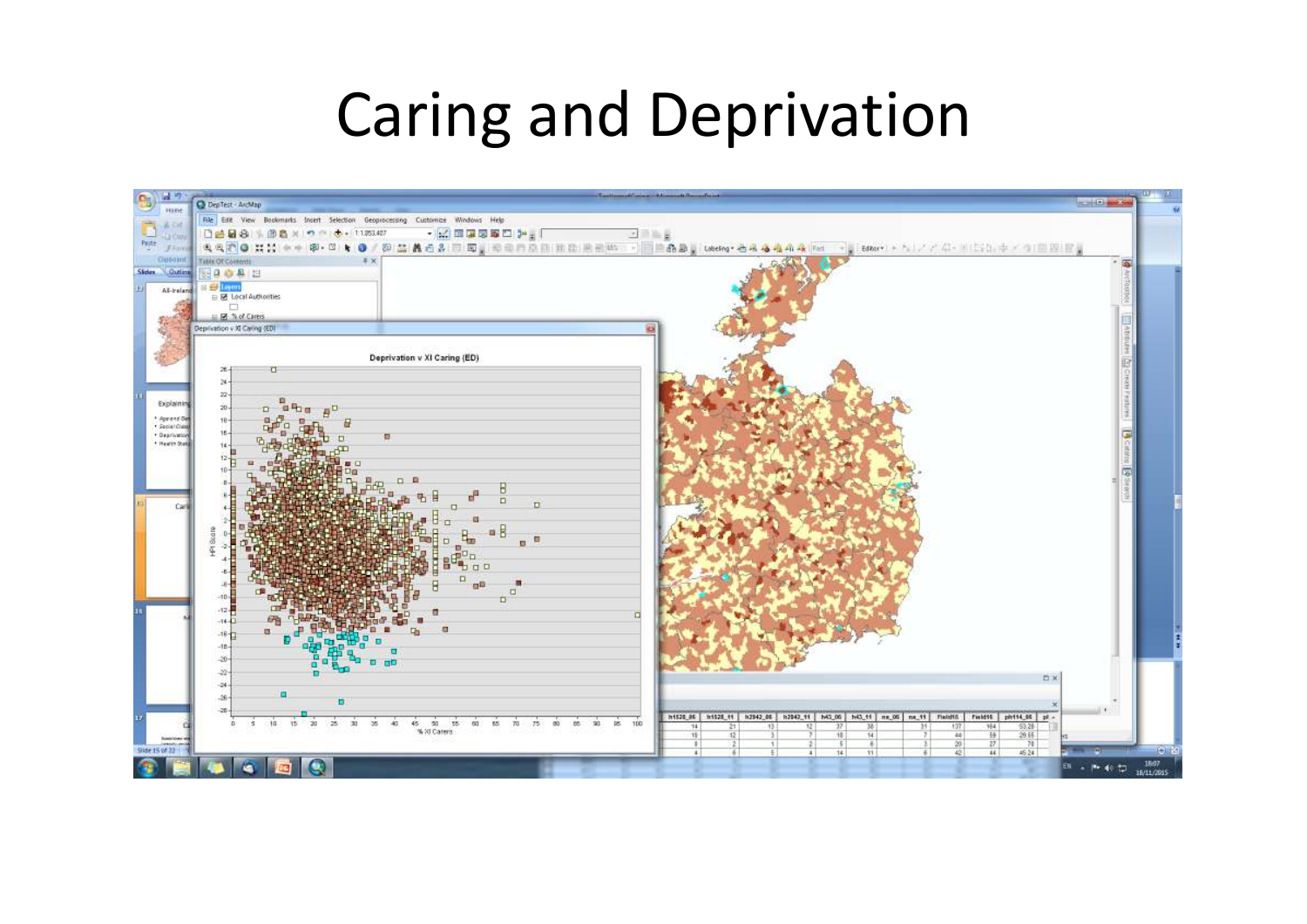### Mapping **Clusters**

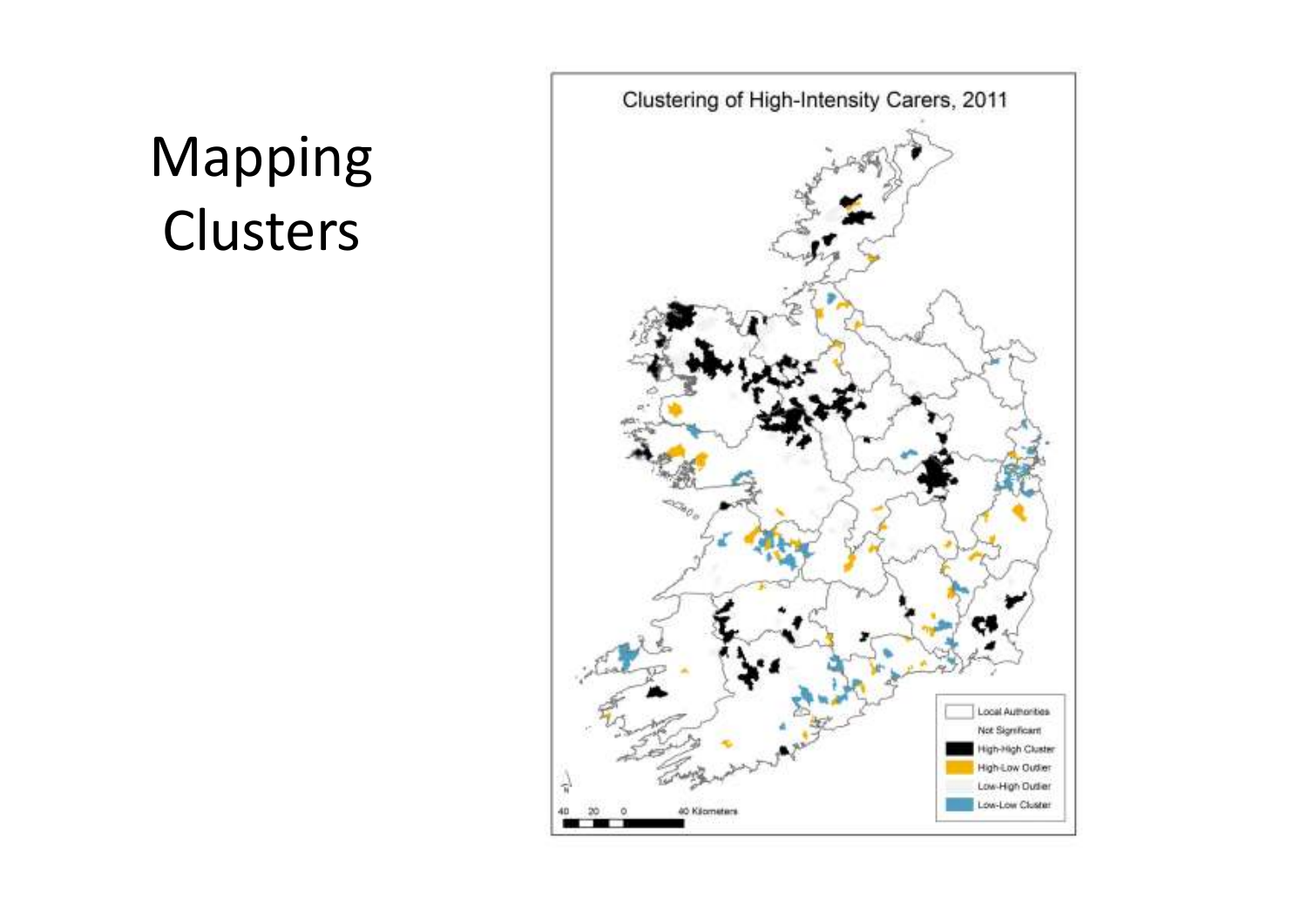# Caring and Health

Established relationships between caring, especially high intensity caring, and health.

General health questions asked in 2011 Census for first time.

Useful correlations possible.

KFIW Index of Wellbeing calculated from 2011 Health data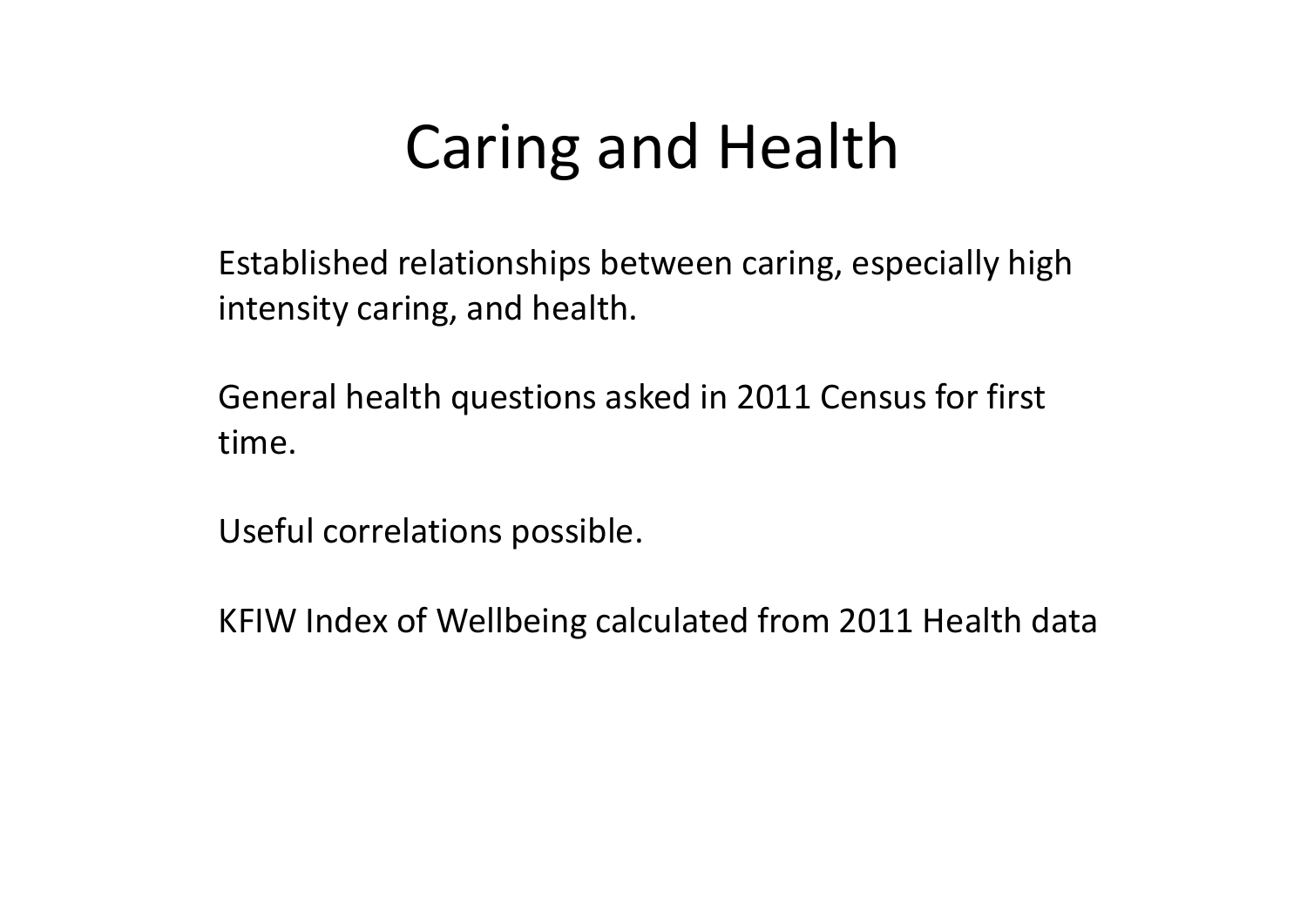# Health Example –KFIW Scores: Local Authority Scale

| <b>LA Scale</b>        | VG    | G     | F    | B    | <b>VB</b> | <b>KFIW Score</b> | <b>LA Scale</b> | VG    | G     | F     | B    | <b>VB</b> | <b>KFIW Score</b> |
|------------------------|-------|-------|------|------|-----------|-------------------|-----------------|-------|-------|-------|------|-----------|-------------------|
| Dún Laoghaire-Rathdown | 66.71 | 25.50 | 6.53 | .02  | 0.23      | 142.55            | Clare           | 60.05 | 30.14 | 8.28  | .25  | 0.26      | 151.53            |
| Fingal                 | 65.63 | 27.21 | 6.01 | 0.95 | 0.20      | 142.89            | Westmeath       | 60.46 | 29.42 | 8.47  | .34  | 0.32      | 151.63            |
| Meath                  | 65.09 | 27.23 | 6.54 | 0.94 | 0.21      | 143.93            | Kerry           | 59.48 | 30.28 | 8.79  | 1.17 | 0.27      | 152.46            |
| <b>Cork County</b>     | 64.97 | 27.01 | 6.88 | 0.93 | 0.20      | 144.38            | North Tipperary | 59.88 | 29.46 | 9.07  | .34  | 0.25      | 152.63            |
| Kildare                | 64.91 | 27.09 | 6.67 | 1.10 | 0.22      | 144.62            | Offaly          | 59.86 | 29.63 | 8.82  | .38  | 0.31      | 152.66            |
| Wicklow                | 64.16 | 27.07 | 7.46 | .09  | 0.22      | 146.16            | Carlow          | 59.63 | 29.73 | 9.01  | .38  | 0.25      | 152.88            |
| South Dublin           | 63.30 | 27.94 | 7.29 | .20  | 0.27      | 147.20            | Sligo           | 58.99 | 29.71 | 9.59  | .44  | 0.26      | 154.28            |
| Waterford County       | 63.08 | 27.80 | 7.86 | .06  | 0.20      | 147.51            | Leitrim         | 58.34 | 30.42 | 9.80  | .20  | 0.24      | 154.59            |
| Kilkenny               | 62.88 | 27.81 | 7.90 | 1.15 | 0.26      | 148.09            | South Tipperary | 58.65 | 30.11 | 9.46  | .49  | 0.31      | 154.70            |
| Cavan                  | 62.85 | 27.43 | 8.40 | 1.11 | 0.20      | 148.39            | Dublin City     | 59.11 | 29.51 | 9.26  | 1.71 | 0.40      | 154.77            |
| Limerick County        | 61.97 | 28.89 | 7.81 | 1.10 | 0.22      | 148.72            | Waterford City  | 58.52 | 30.32 | 9.17  | .66  | 0.33      | 154.97            |
| Laois                  | 61.58 | 28.82 | 8.07 | .21  | 0.32      | 149.86            | Donegal         | 58.76 | 29.40 | 10.05 | .48  | 0.30      | 155.15            |
| <b>State</b>           | 61.66 | 28.58 | 8.20 | 1.28 | 0.28      | 149.92            | Roscommon       | 58.52 | 29.66 | 10.01 | .48  | 0.33      | 155.44            |
| Galway City            | 60.64 | 30.12 | 7.72 | .25  | 0.27      | 150.38            | Longford        | 57.95 | 30.28 | 9.96  | .46  | 0.34      | 155.95            |
| <b>Galway County</b>   | 61.05 | 29.00 | 8.46 | .22  | 0.26      | 150.66            | Mayo            | 56.59 | 31.24 | 10.29 | .52  | 0.36      | 157.82            |
| Wexford                | 61.21 | 28.54 | 8.59 | .37  | 0.28      | 150.98            | Cork City       | 56.71 | 30.45 | 10.61 | .84  | 0.39      | 158.73            |
| Monaghan               | 61.02 | 28.47 | 9.17 | 1.11 | 0.22      | 151.04            | Limerick City   | 53.36 | 32.40 | 11.57 | 2.20 | 0.48      | 164.03            |
| Louth                  | 61.23 | 28.32 | 8.74 | .41  | 0.30      | 151.23            |                 |       |       |       |      |           |                   |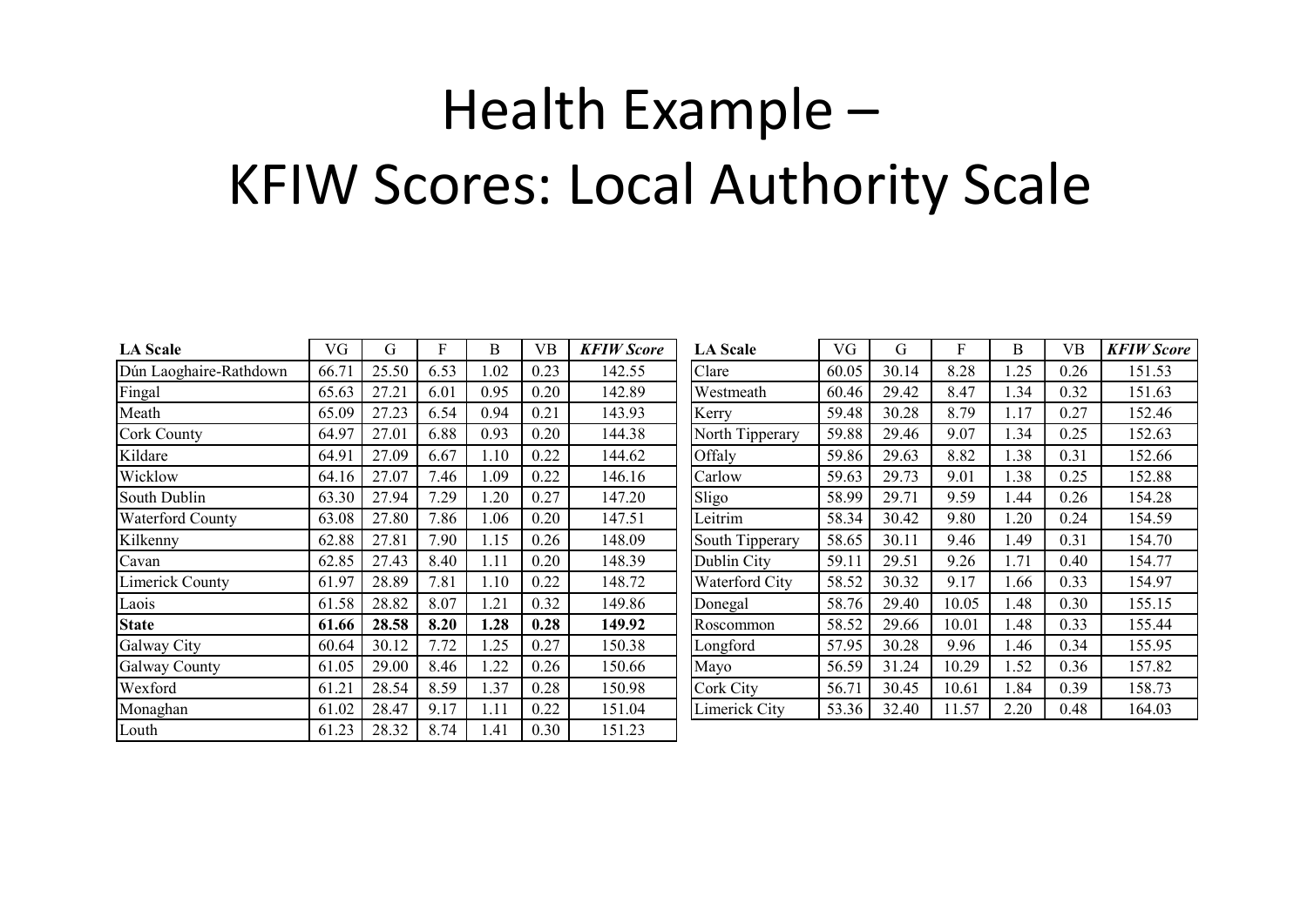#### ED Level

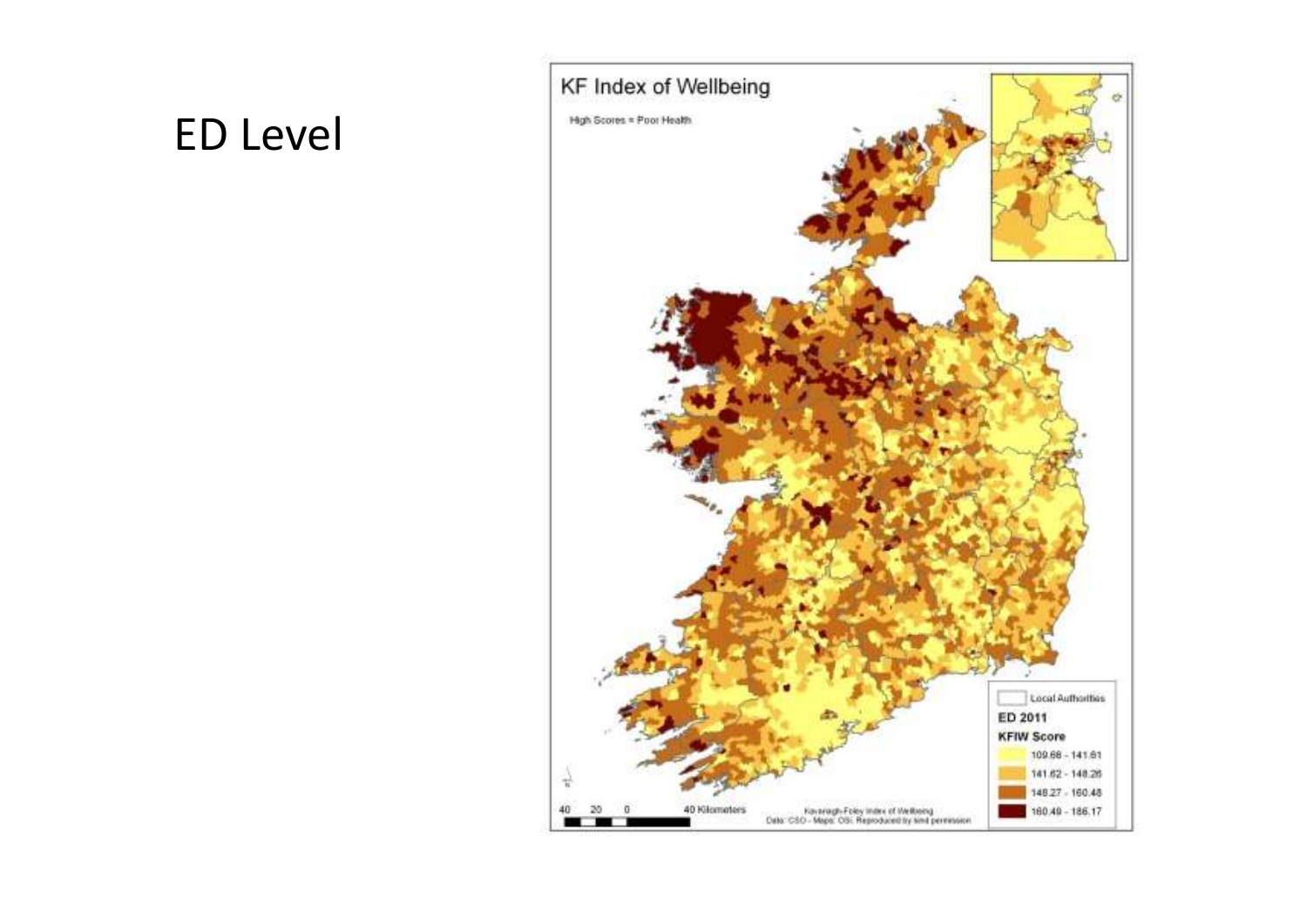### KFIW and Informal Care

| <b>Carer</b><br>(HPW) | <b>PVG</b> | PG     | <b>PF</b> | <b>PB</b> | <b>PVB</b> | <b>KFIW</b> |
|-----------------------|------------|--------|-----------|-----------|------------|-------------|
|                       |            |        |           |           |            |             |
| Up to $14$            | 54.00%     | 34.86% | 9.28%     | 1.05%     | 0.18%      | 156.66      |
| 15 to 28              | 46.55%     | 38.26% | 12.49%    | 1.62%     | 0.35%      | 168.76      |
| $ 29 \text{ to } 42$  | 45.87%     | 38.67% | 12.72%    | 1.68%     | 0.32%      | 169.69      |
| 43 to 84              | 41.14%     | 40.51% | 15.40%    | 1.91%     | 0.35%      | 177.75      |
| 84-167                | 41.55%     | 40.42% | 15.04%    | 2.08%     | 0.31%      | 177.42      |
| 168                   | 36.03%     | 41.36% | 18.42%    | 2.76%     | 0.65%      | 188.30      |
| <b>NS</b>             | 42.99%     | 36.11% | 15.61%    | 3.05%     | 0.75%      | 178.01      |
| <b>TOTAL</b>          | 47.73%     | 37.10% | 12.35%    | 1.69%     | 0.78%      | 169.65      |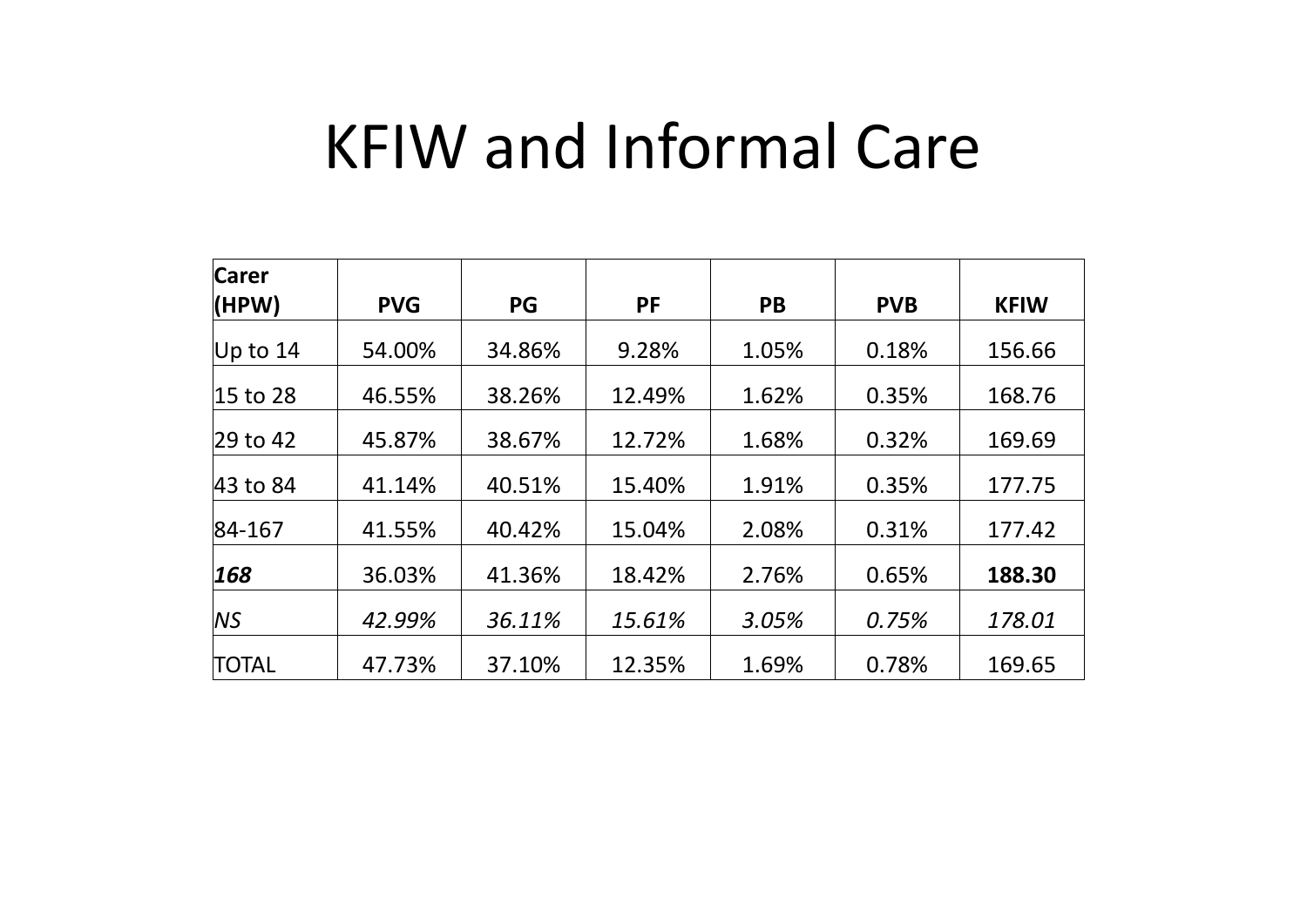# Missing Links: Policy, Services and Funding/Supports

- Overlay of locations of services and supports
- Mapping of Carers Allowance/Benefits, Respite Grant etc.
- Better sense of demand/supply/utilisation
- Identify over and under-served places
- Predictions into 2016 and beyond.
- The wider 'place' of the carer in current policy thinking.